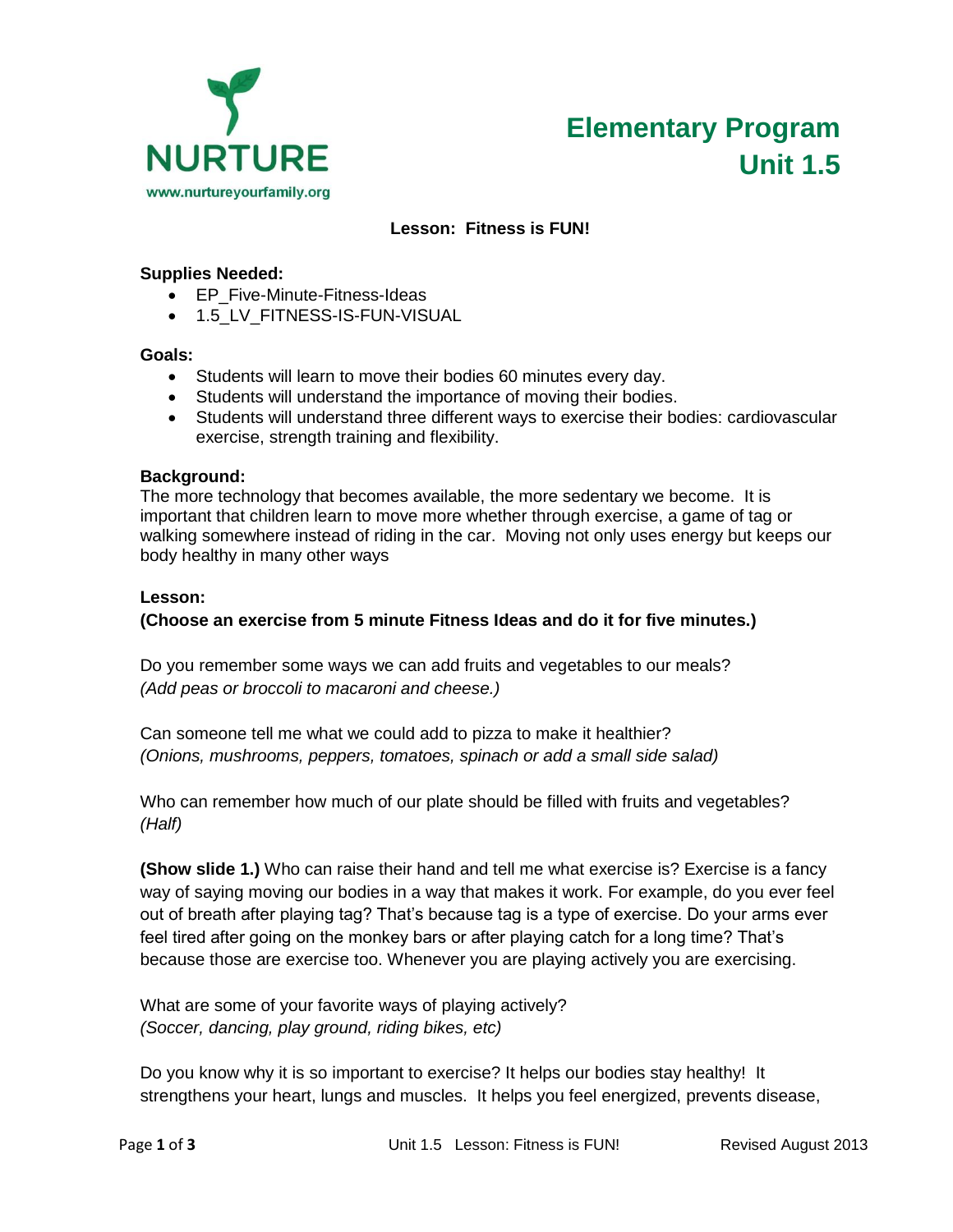and helps you to maintain a healthy weight. To build a strong, healthy body, you should play actively 60 minutes every day**.**

Today we are going to talk about 3 different types of exercise and why it is important to do all three.

**(Show slide 2.)** First, there is cardiovascular exercise or cardio. Did you know that cardio means heart? Cardio exercises get your heart beating fast and often leave you short of breath. Cardiovascular exercise helps strengthen your heart! Did you know that your heart is a muscle? Its job is to pump blood throughout your entire body. Your heart never gets a break; it pumps blood 24 hours a day, 7 days a week! The more you exercise, the stronger your heart becomes, and the easier it is to do its job.

Can you think of exercises that we can do to get our hearts pumping? *(Running, basketball, swimming, riding bikes, jumping rope, tag)*

Let's practice! Everyone stand up! Let's pretend there is a jump rope on the ground in front of you. We're going to pick it up and jump over this rope with two feet - ready, set, go! **(After one minute begin next exercise.)**

Let's jump with one foot - ready, set, go! **(After 30 seconds switch to the other foot.)**

Now let's try a different exercise, jump up and try to touch the ceiling and then squat down and touch the floor - ready, set, go! **(Do about 10 reps.)**

Okay, everyone freeze! Place your hand over your heart. Be very still. Can you feel it working extra hard? This is how you build a strong heart!

The next type of exercise is strength training. Strength training helps build strong muscles throughout your body, supports good posture, and helps you maintain a healthy weight. Having strong muscles in your back and abdomen, your core area, helps your body stand up tall and also prevents you from falling and hurting yourself. Have you ever stepped on ice and felt like you were going to fall? Did you notice that when you felt the unstable ground, your body, especially your stomach tightened up? This is an example of your core working hard to make sure you stand upright and don't get hurt.

When you are young and still growing, you don't need to lift heavy weights to build a strong body. Everyday exercise, like playing on the monkey bars or carrying your back pack can help build strong muscles.

Can you think of other things you do that build your muscles? *(Climbing up a sledding hill, bouncing a basketball for long periods of time, sports like football, dancing, and wrestling)*